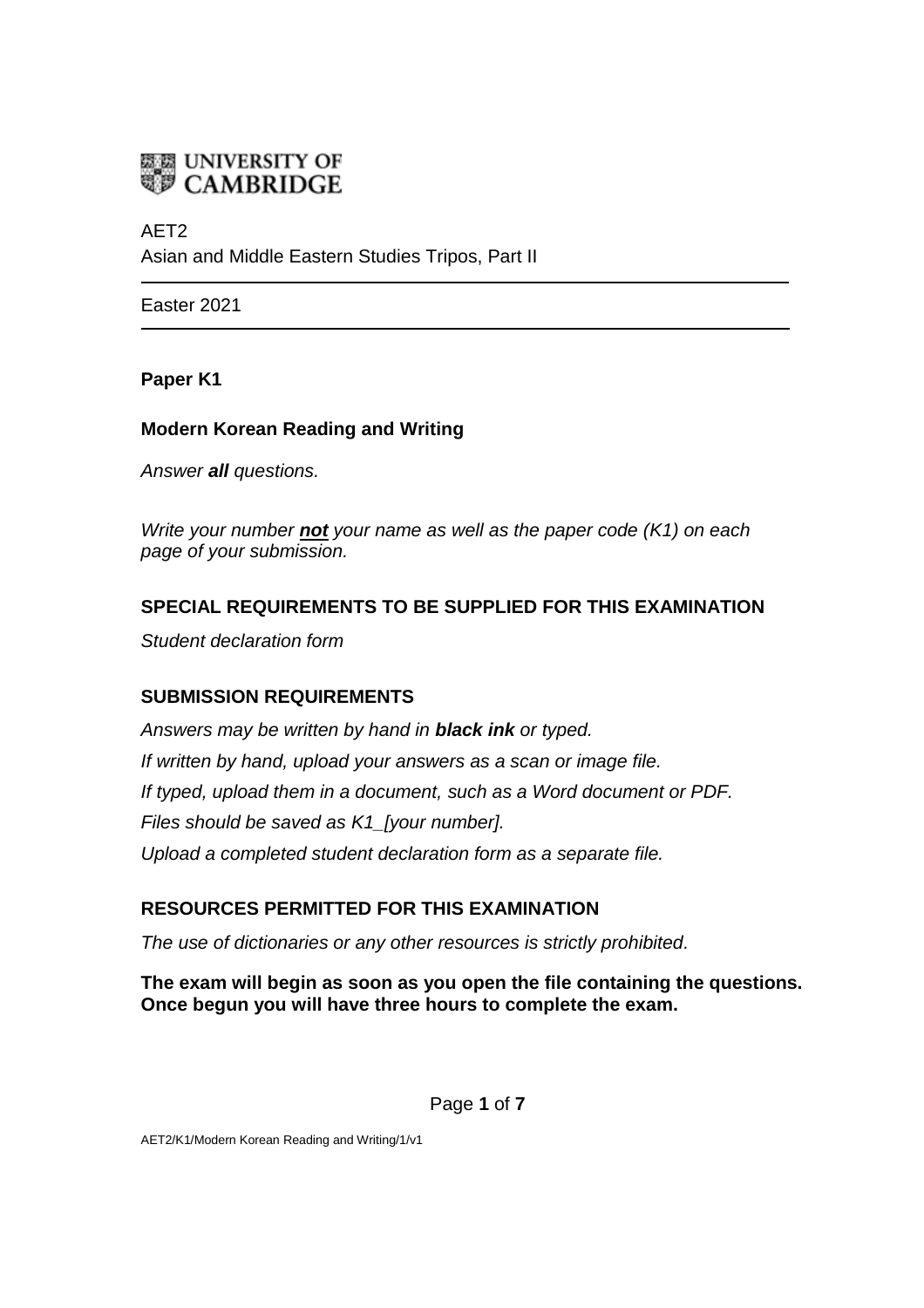#### **Section A**

1. Fill in the blanks with an appropriate particle or leave as blanks where appropriate. Write out the whole sentence into the answer booklet and **translate** them into **English**. **[20 Marks]**

- a. 김길동 씨( ) 회사원입니다. 매일 아침 일찍 일어나서 회사( ) 갑니다. 월요일( ) 금요일( ) 출근을 합니다. 그렇지만 주말( ) 출근을 하지 않습니다.
- b. 저는 일요일( ) 늦게 일어납니다. 늦은 아침을 먹고 아침 식사 후( ) 청소를 하( ) 빨래를 합니다. 일요일 오후에는 영화를 보( ) 책을 읽습니다. 일찍 저녁 식사( ) 하고 일찍 잡니다.
- c. 지아 씨는 저( ) 가장 친한 친구입니다. 저는 일주일( ) 한 번 지아 씨( ) 전화를 합니다. 다음 주 토요일( ) 지아 씨의 생일입니다. 그래서 오늘( ) 지아 씨( ) 선물을 보내( ) 우체국에 갔습니다. 우체국이 집( ) 멀어서 버스( ) 타고 갔습니다. 집 앞에 우체국( ) 가는 버스가 있습니다.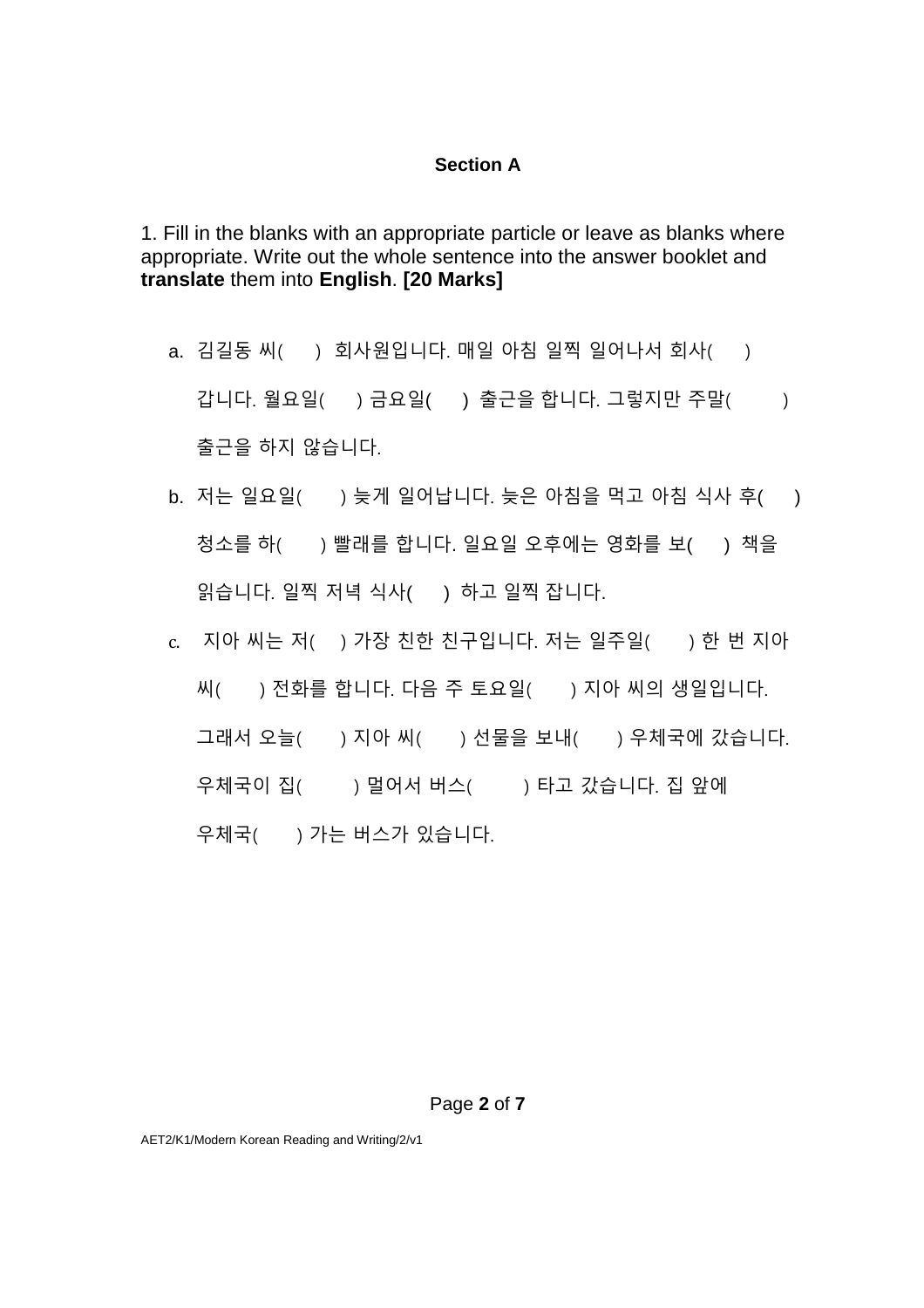2. Create full Korean sentences using the following elements. You may use the verbs in any tense or aspect you wish and add any further elements. Then **translate** into **English** the sentences that you have produced. **[20 Marks]**

Example:

[Verb/ Adj + (으)ㄹ때] [가방] 어제 근처에 있는 가게에 갔을 때, 좋은 가방이 많아서 가방을 하나 샀습니다. When I went to the nearby shop yesterday, there were a lot of good bags so I bought one.

- a. [Verb + (으)러] [Verb + -고 싶다]
- b. [Verb/Adj + (으)면] [Verb +-(으)ㄹ 수 있다/없다]
- c. [Verb/Adj + 지만] [Verb + -기로 하다]
- d. [Verb /Adj + (으)니까] [Verb/Adj + -(으)ㄹ 것이다]
- e. [할머니] [Verb + -고 있다]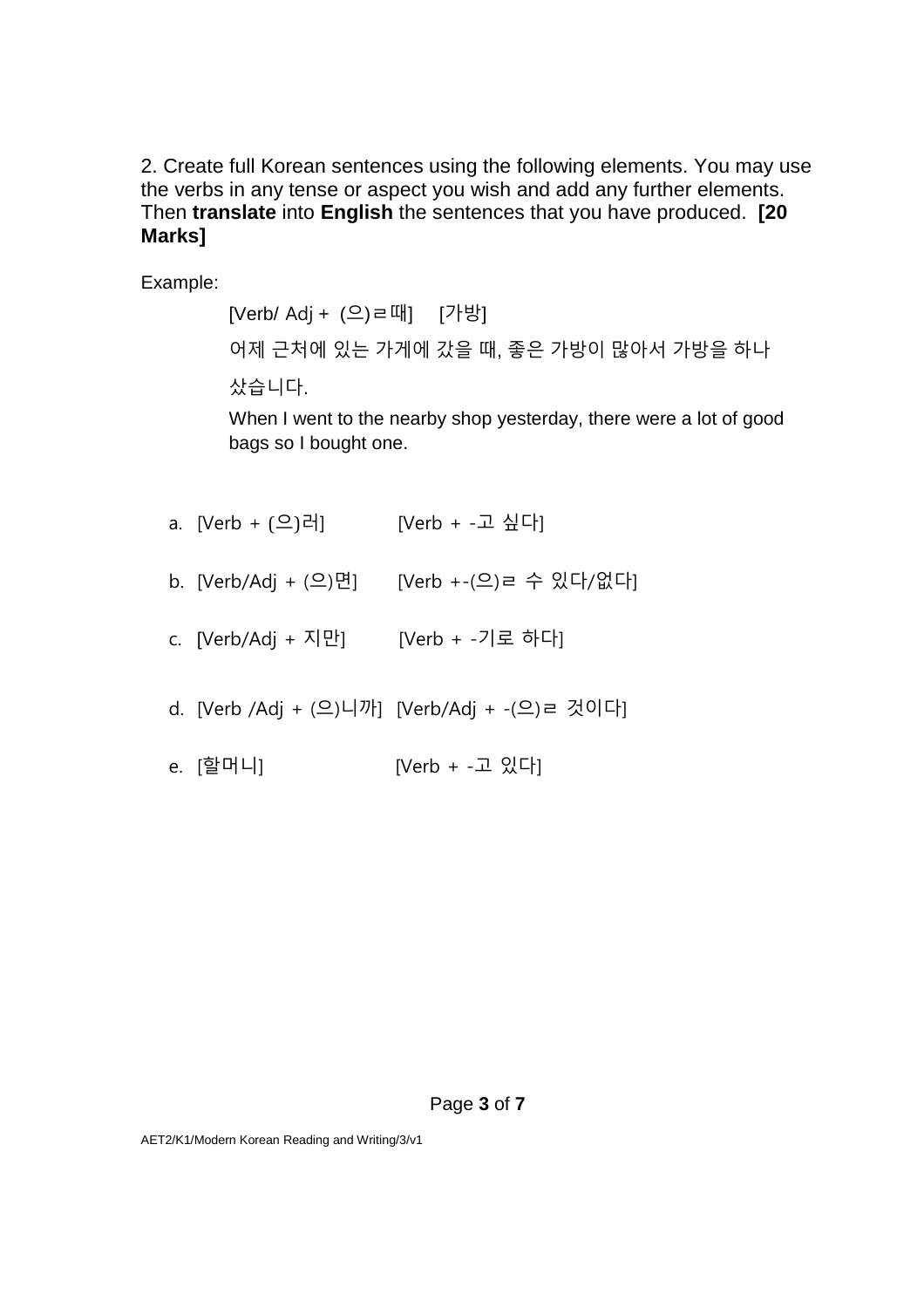# Section B

# 3. Translate the following unseen passages into **English**. **[30 marks]**

겨울철 외출 후에 집에 돌아오면 난방의 실내온도부터 열심히 높이는 사람들이 있다. 실내 적정온 도는 24 도라고 하시는 어머니의 말씀을 듣지 않고서 말이다.

그런데 전문가들은 건강을 위해서 습관을 바꿀 필요가 있다고 말한다. 겨울철 실내온도를 18~20 도로 유지하는 것이 에너지 절약뿐 아니라 건강에도 좋다는 것이다.

보건복지부와 질병관리본부는 1 월 27 일 '한파 대비 건강수칙'을 통해 겨울철 실내 적정온도는 조 금춥게느껴질수있는18~20도라고발표했다. 미국과유럽, 일본등에서도이온도를겨울철실 내 적정온도로 발표하고 있다. 왜 겨울철 실내 적정온도는 이렇게 낮은 것일까?

우리 몸은 피부와 외부의 온도차를 통해 온도를 느낀다. 그래서 실제 온도와 우리가 느끼는 체감 온도는다르다. 온천탕에처음들어갈때는물이아주뜨겁게느껴지지만시간이지나면뜨겁게 느껴지지않는것도이때문이다.

바꿔말하면우리몸은서서히변하는온도에는크게스트레스를받지않는다. 서서히변하는 온도에는쉽게적응할수있기때문이다. 반면에따뜻한실내에서갑자기추운바깥으로나가거나, 추운 곳에서 갑자기 따뜻한 곳으로 들어오면, 혈관의 압축과 팽창이 생기면서 혈액순환에 문제가 생길수있다.

따라서 겨울철에는 난방 온도를 높이기 보다 실내 온도를 낮추는 것이 건강에 좋다. 우리 몸이 낮은온도에적응하게되면체감온도가상대적으로높아지는효과가있기때문이다. 그러면추운 날씨에도조금덜춥게느낄수있다. 물론실내온도를낮추는대신옷은조금두툼하게입는것이 좋다. 반면에 여름철에는 가볍게 입고 실내 적정온도를 26~28 도까지 높이는 것이 좋다. 체감온도를높일수있는또다른방법은방한용품을 이용하는것이다.

Adapted from <겨울철실내적정온도 18~20 도, 왜?> Originally published by Donga Science Magazine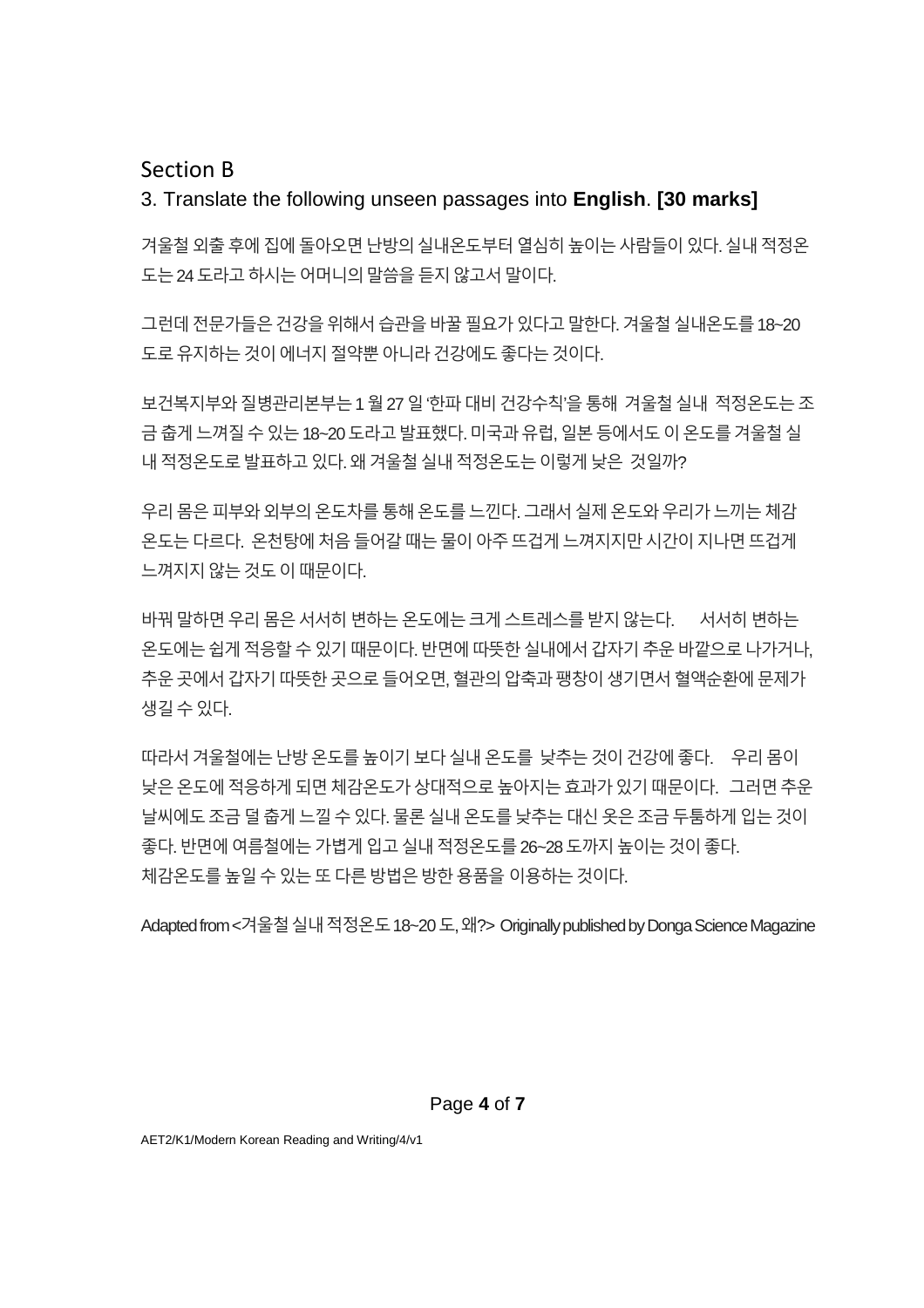# **Vocabulary**

| 난방     | Heating                                        |  | 온도차     | Difference in<br>temperature              |
|--------|------------------------------------------------|--|---------|-------------------------------------------|
| 실내 온도  | Indoor temperature                             |  | 체감온도    | Perceived ('Feels like')<br>temperature   |
| 높이다    | To raise                                       |  | 온천탕     | Hot spring bath                           |
| 적정온도   | Optimum temperature                            |  | 서서히     | Slowly                                    |
| 유지하다   | To maintain                                    |  | 적응하다    | To adapt                                  |
| 절약     | Saving                                         |  | 갑자기     | Suddenly                                  |
| 보건복지부  | The Department of<br><b>Health and Welfare</b> |  | 혈관의 압축과 | <b>Vascular Compression</b><br>& Dilation |
|        |                                                |  | 팽창      |                                           |
| 질병관리본부 | Korea Centres for<br>Disease Control and       |  | 혈액 순환   | <b>Blood circulation</b>                  |
|        | Prevention (KCDC)                              |  |         |                                           |
| 한파대비   | Cold wave<br>preparation                       |  | 낮추다     | To lower                                  |
| 건강수칙   | Health guidelines                              |  | 상대적으로   | <b>Relatively</b>                         |
| 발표하다   | To announce                                    |  | 두툼하게    | In thick layers                           |
| 피부     | <b>Skin</b>                                    |  | 가볍게     | lightly                                   |
| 외부     | Outside                                        |  | 방한 용품   | Cold winter gear                          |

Page **5** of **7**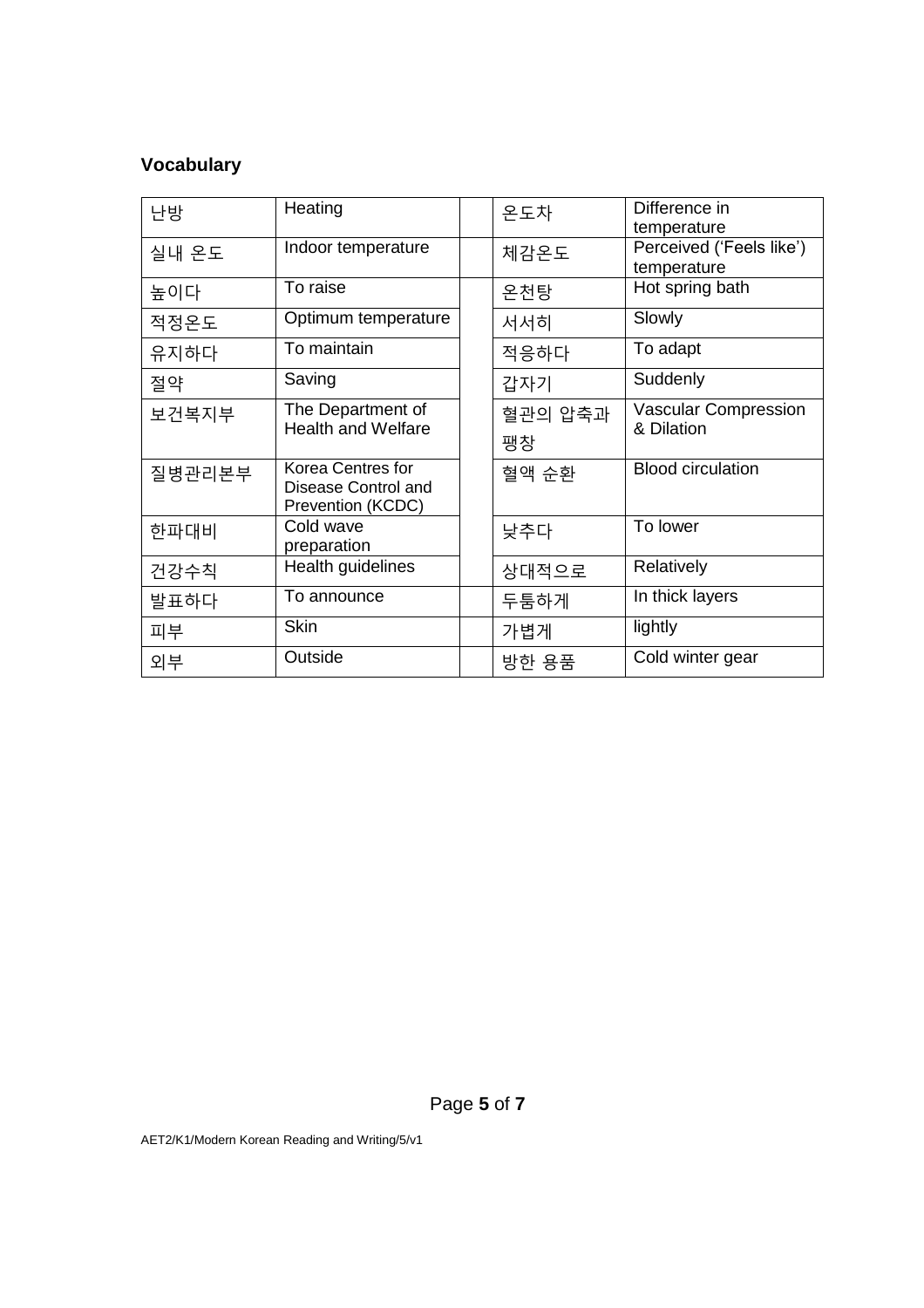Section C

4. Read the following email from Soo-min to his friend Tom. Imagine that you are Tom, a university student in the UK, and write as detailed and complete an email reply to Soo-min as you could in Korean **[30 marks].** 

톰 씨, 잘 지내고 있어요? 저는 잘 지냅니다.

저는 올 해 3 월에 제일 대학교에 입학했습니다. 제일 대학교는 서울 시내에 있는 대학교입니다. 서울 시내라서 교통이 많이 복잡합니다. 대학교 기숙사에 살고 있는 친구들이 많지만 저는 부모님 댁이 서울이어서 부모님 댁에 살고 있습니다. 부모님 댁은 대학교에서 멀지 않습니다. 저는 제일 대학교에서 수학을 전공하고 있습니다. 전공 과목인 수학 이외에 영어와 사회학을 공부하고 있습니다. 영어는 조금 어렵지만 재미있습니다. 그래서 영어를 열심히 공부하고 있습니다. 영어를 더 잘 하면 영국으로 여행을 가고 싶습니다. 영국에서 톰 씨를 만나서 유명한 관광지를 같이 여행하고 싶습니다. 지금은 톰 씨와 한국어로 이메일을 주고 받지만 곧 영어로 대화를 나눌 수 있으면 좋겠습니다.

톰 씨는 요즘 어떻게 지내십니까? 톰 씨도 작년 가을에 대학교에 입학했지요? 대학교의 이름이 무엇입니까? 어디에 있는 대학교입니까? 그 곳에는 무엇이 유명합니까? 톰 씨는 어디에 살고 있습니까? 톰 씨의 전공은 무엇입니까? 전공 이외에는 무슨 과목을 좋아합니까? 그 과목을 좋아하는 이유는 무엇입니까? 친구는 많이 사귀었습니까?

저번 이메일에 여름 방학 때 한국으로 여행을 오겠다고 한 것을 기억합니다. 언제부터 언제까지 한국을 여행할 예정입니까? 비행기표는 샀습니까? 한국에서 어디를 여행하고 싶습니까? 한국에서 특별히 하고 싶은 것이 있습니까? 날짜를 미리 말해주면 저도 같이 갈 수 있는지 일정을 확인해 보겠습니다.